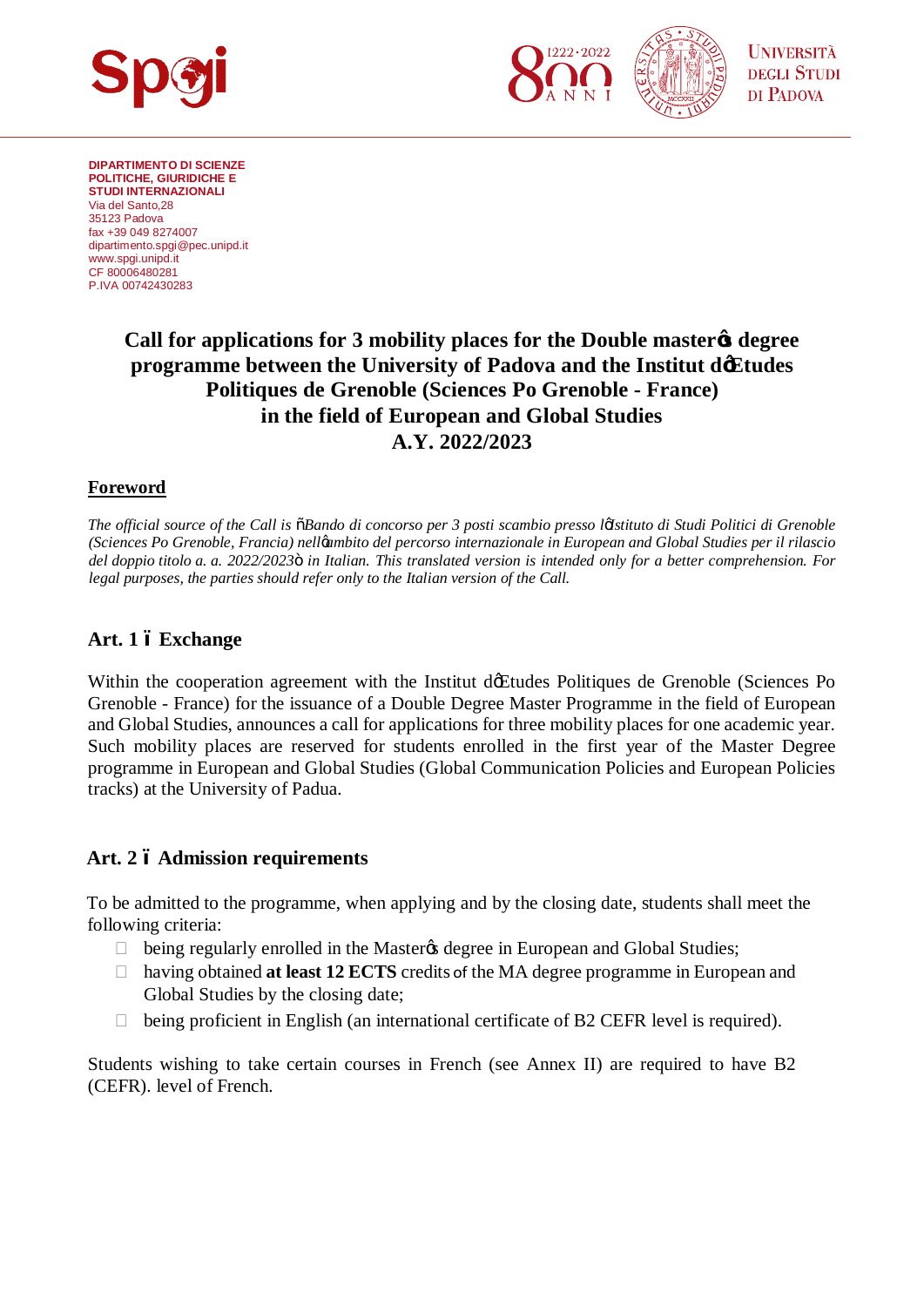Students will be admitted at the Institut de Etudes Politiques de Grenoble if they have obtained 60 **ECTS** credits by the beginning of the second year, according to the scheme in Annex II of this Call for applications.

## **Art. 3 – Application procedure**

Students shall apply through the annexed form (Annex I), within and not later than **March 30, 2022 (h. 1pm).** The form and the documents listed below shall be submitted through one of the following options:

- **1) by ordinary post (ATTENTION: The date of the postmark will not be taken into consideration)** to the attention of Dr. Blerina Brami. Università degli Studi di Padova Dipartimento di Scienze Politiche, Giuridiche e Studi Internazionali Via del Santo, 28 - 35123 Padova
- **2) by hand** to the Internationalization Office of the Department of Political Science, Law and International Studies, via del Santo 28 ó 2nd floor, room 02013, from Monday to Friday, from 10 am - 1pm. Should the applicant not be able to hand the application form in person, a third party can do it by written proxy. Should this be the case, a copy of the applicant is ID card is also needed;

### **3) by certified e-mail** to: [dipartimento.spgi@pec.unipd.it.](mailto:dipartimento.spgi@pec.unipd.it)

**4) by email** to**:** [internazionalizzazione.spgi@unipd.it](mailto:internazionalizzazione.spgi@unipd.it)

For further information contact Dr Blerina Brami (email: [internazionalizzazione.spgi@unipd.it,](mailto:internazionalizzazione.spgi@unipd.it) tel. 049 8274082).

Applicants, on their own responsibility, should provide personal information, date and place of birth, permanent address, and address for this call for applications purposes, phone number and email address.

The documents listed below shall be annexed to the application form. Failing to do so will result in the exclusion of the applicant from the selection.

Self-certification of the Bachelor ts degree programme certifying the list of examinations sat and the number of ECTS gained;

Self-certification of the enrollment at the Master & degree programme certifying the list of examinations sat and the number of ECTS gained;

 Motivational letter explaining the reasons why the applicant wishes to participate (in English);

 European curriculum vitae ([http://europass.cedefop.europa.eu/en/documents/curriculum](http://europass.cedefop.europa.eu/en/documents/curriculum-vitae)[vitae\)](http://europass.cedefop.europa.eu/en/documents/curriculum-vitae);

Copy of a valid Passport or Identity card;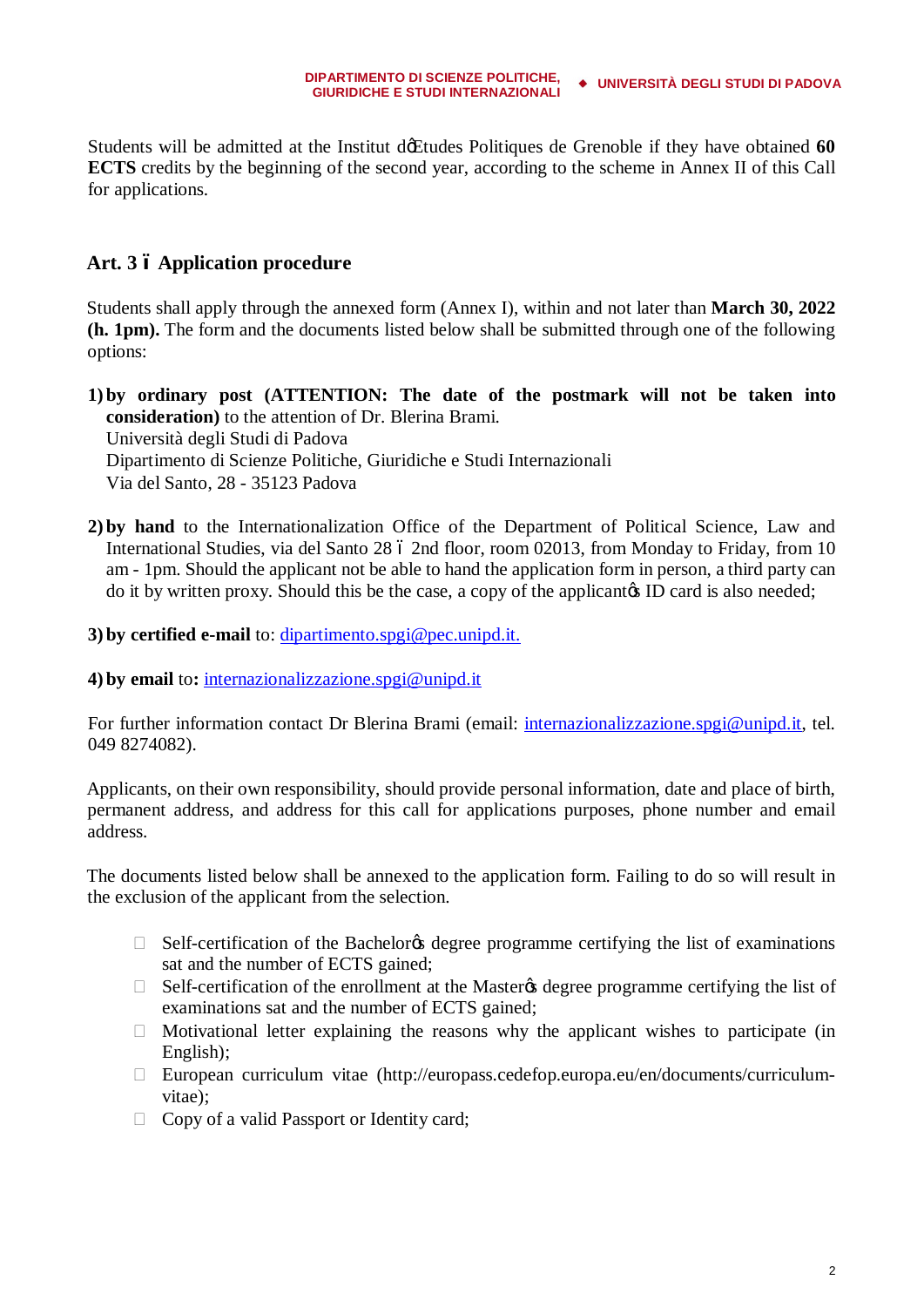International English and/or French language certificate (B2 CEFR).

Application forms failing to meet the requirements concerning data and/or documents shall be invalid and the applicant shall be excluded from the selection.

## **Art. 4 – Selection criteria**

The application forms considered valid shall be assessed by a Committee according to the following criteria:

- $\Box$  Weighted average of grades of the examinations sat;
- **q** Motivation letter:
- <sup>q</sup> Curriculum Vitae;
- <sup>q</sup> Knowledge of English language;
- **q** Interview.

The interview date is on **April 5, 2022 at 3 pm** at **Sala Riunioni 3**, Department of Political Science, Law and International Studies, Via del Santo, 28, barring unforeseen circumstances that will be promptly communicated to candidates.

Students must have their ID card along with them. The applicants will receive technical instructions regarding the details of the interview after the closing date of applications.

Candidates failing to attend the interview shall automatically be excluded from the selection.

## **Art. 5 – Selection procedure and ranking list**

The Committee shall draw up the ranking list. Assessment criteria are outlined below:

- $\triangleright$  From 0 to 60 points: weighted average of grades (related to the BA and MA programmes)
- $\triangleright$  From 0 to 15 points: curriculum vitae;
- $\triangleright$  From 0 to 20 points: motivation letter and interview;
- $\triangleright$  From 0 to 5 points: knowledge of English language.

To be admitted to the double degree programme candidates must obtain at least 60 points out of 100.

The ranking list will be published at the Internationalization Office of the Department of Political Science, Law and International Studies, via del Santo 28 ó 1st floor, and on the web page: https://www.spgi.unipd.it/internazionalizzazione/double-degrees/european-and-global-studies- %E2%80%93-institut-d%E2%80%99etudes-politiques-de, on **April 8, 2022.**

In the ranking list, the selected candidates will be informed about the reporting time and venue for formal acceptance of the mobility place.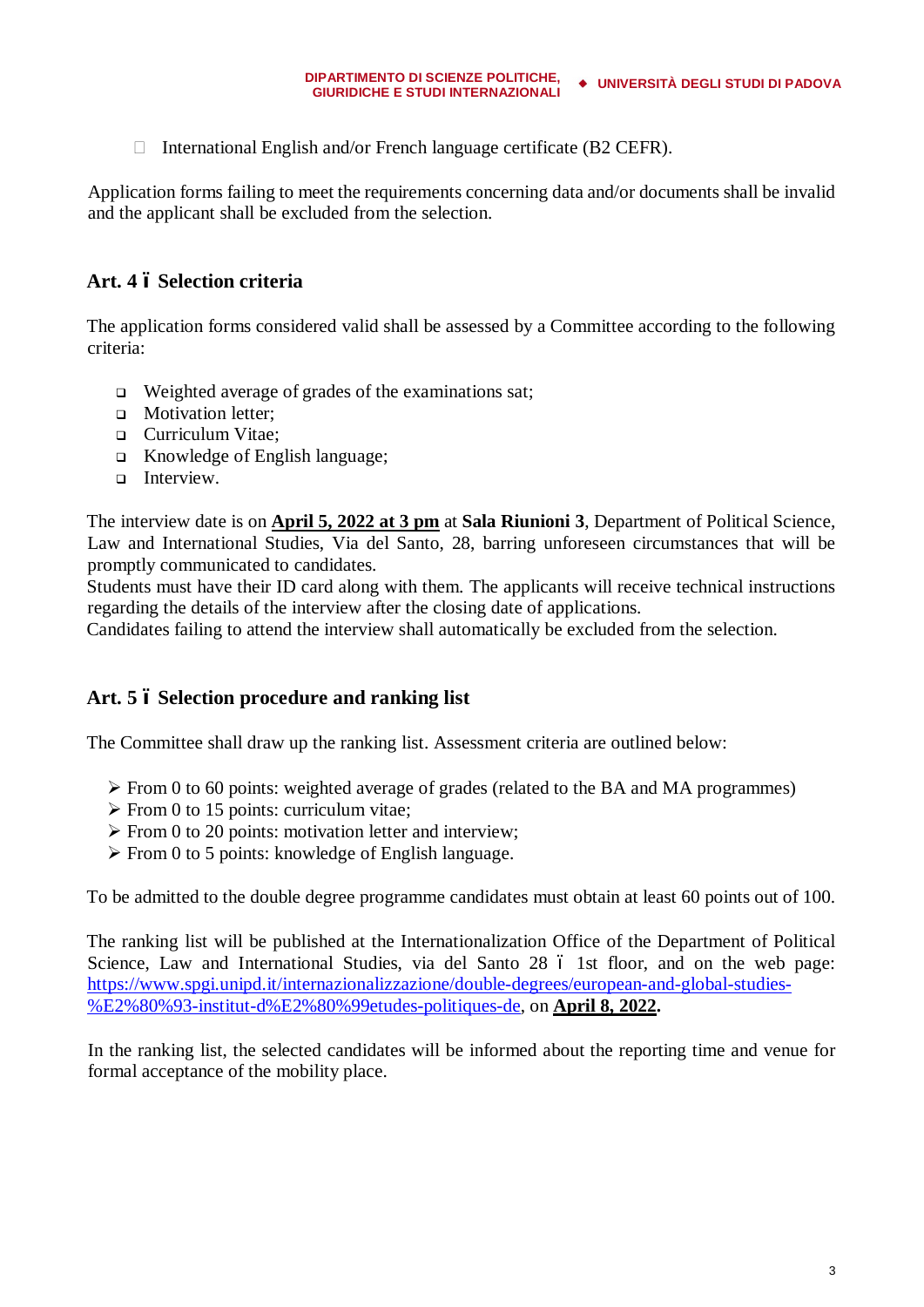Should a selected candidate withdraw the mobility place, the following eligible candidate on the ranking list shall be awarded the place.

## **Art. 6 – Funding**

The selected students will be recognized as Erasmus+ students with the consequent benefit of the Erasmus grant and all the integrations provided for by national, regional and university regulations.

The financial support depends on the actual number of days spent at the host university, up to a maximum of 12 monthly financial support (360 days).

The financial support is subject to the annual approval of the University of Padua.

Before departure, selected students should sign the financial agreement stating the amount of and the way in which the financial support is issued.

The scholarship is strictly connected to the participation to the programme and the attainment of the two degrees.

The selected students will pay their UNIPD fees according to the normal payment schedule at UNIPD both for the first and second years. They will pay Sciences Po fees in one lump sum upon registration for the second year of the programme. The total is  $b1,950$ .

## **Art. 7 – Study Plan**

Following consultation with the professors of both the University of Padua and the host university, selected students should draft a study plan (Learning Agreement) of the activities to carry out abroad. The Learning Agreement shall be drafted before the departure and, if necessary, be promptly updated after the departure.

In order to obtain the double degree, students must acquire 120 ECTS credits. 60 ECTS credits in Padua and 60 ECTS credits in Grenoble, including the credits of thesis, which will be prepared and discussed by all students admitted to the double degree programme during the last semester at Sciences Po Grenoble and will be recognised by the University of Padua.

The courses to be included in the study plan are listed in the Annex II.

All the courses at the Institut de Etudes Politiques de Grenoble will be taught in English.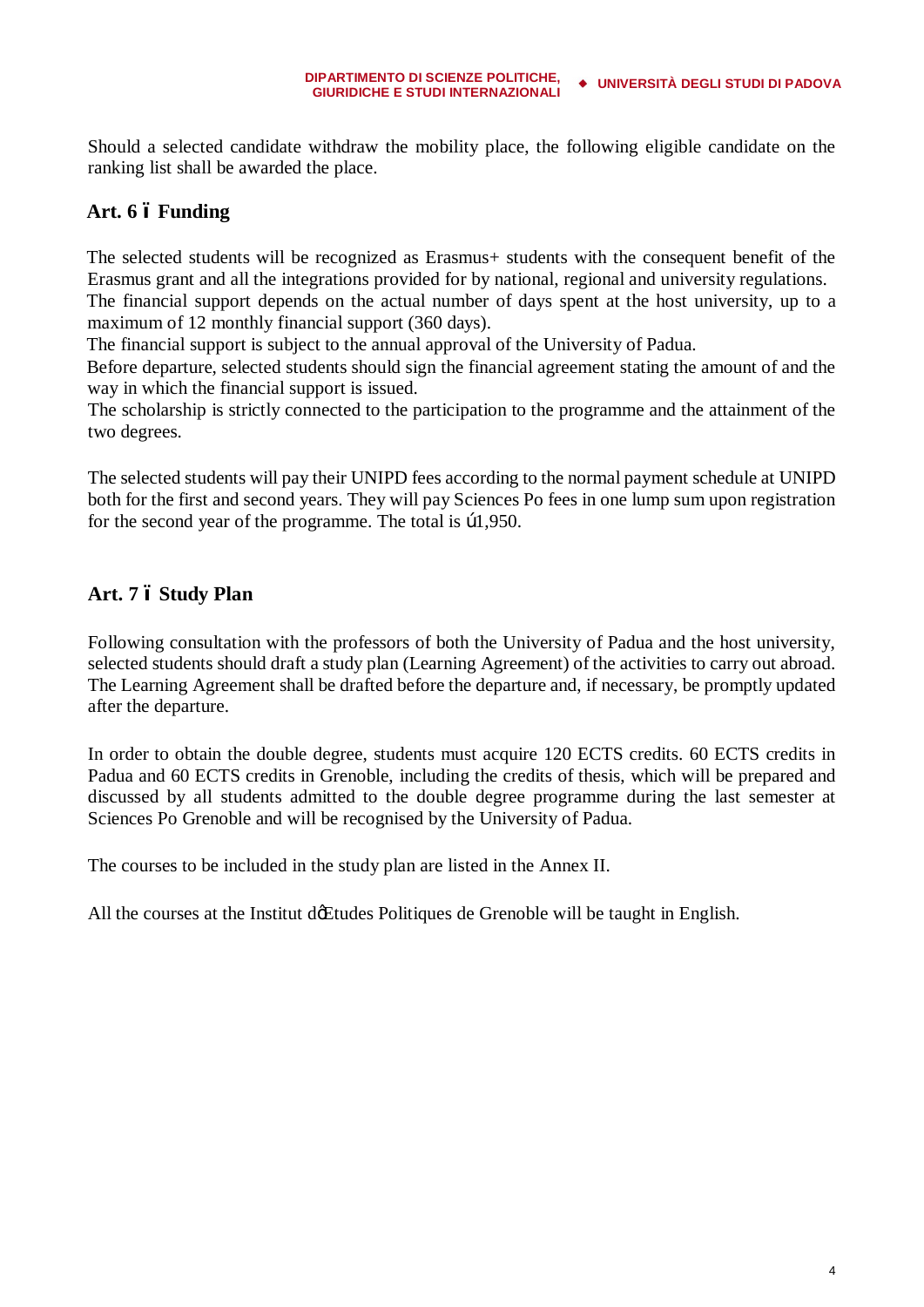#### **DIPARTIMENTO DI SCIENZE POLITICHE, GIURIDICHE E STUDI INTERNAZIONALI UNIVERSITÀ DEGLI STUDI DI PADOVA**

### **ANNEX I**

## **Call for applications for 3 places for the Double master's degree programme between the University of Padova and the Institut d'Etudes Politiques de Grenoble (Sciences Po Grenoble - France) in the field of European and Global Studies A.Y. 2022/2023**

### **APPLICATION FORM**

The application must be submitted in the manner indicated in Art. 3 in this Call for applications, to the Internationalisation Office of the Department of Political Science, Law and International Studies, via del Santo 28 - second floor, room 02 013 - 35128 Padua, **not later than March 30, 2022 (h. 1 pm).**

| Enrolled in the _______________ academic year of Master's Degree in |  |  |  |  |
|---------------------------------------------------------------------|--|--|--|--|
|                                                                     |  |  |  |  |

- Academic year of first enrollment in the Master & Degree: 20 \_\_\_/20 \_\_\_;
- Number of exam taken in the Master & Degree \_\_\_\_\_\_
- Number of credits earned during the Master & Degree  $\_\_\_\$ (as indicated in the selfcertification attached);
- Average grade of the exams taken  $\frac{1}{30}$
- Final grade of Bachelor & Degree

Additional information:

- Has the applicant already participated to Erasmus+ Mobility programme or other international mobility programmes?
	- Yes No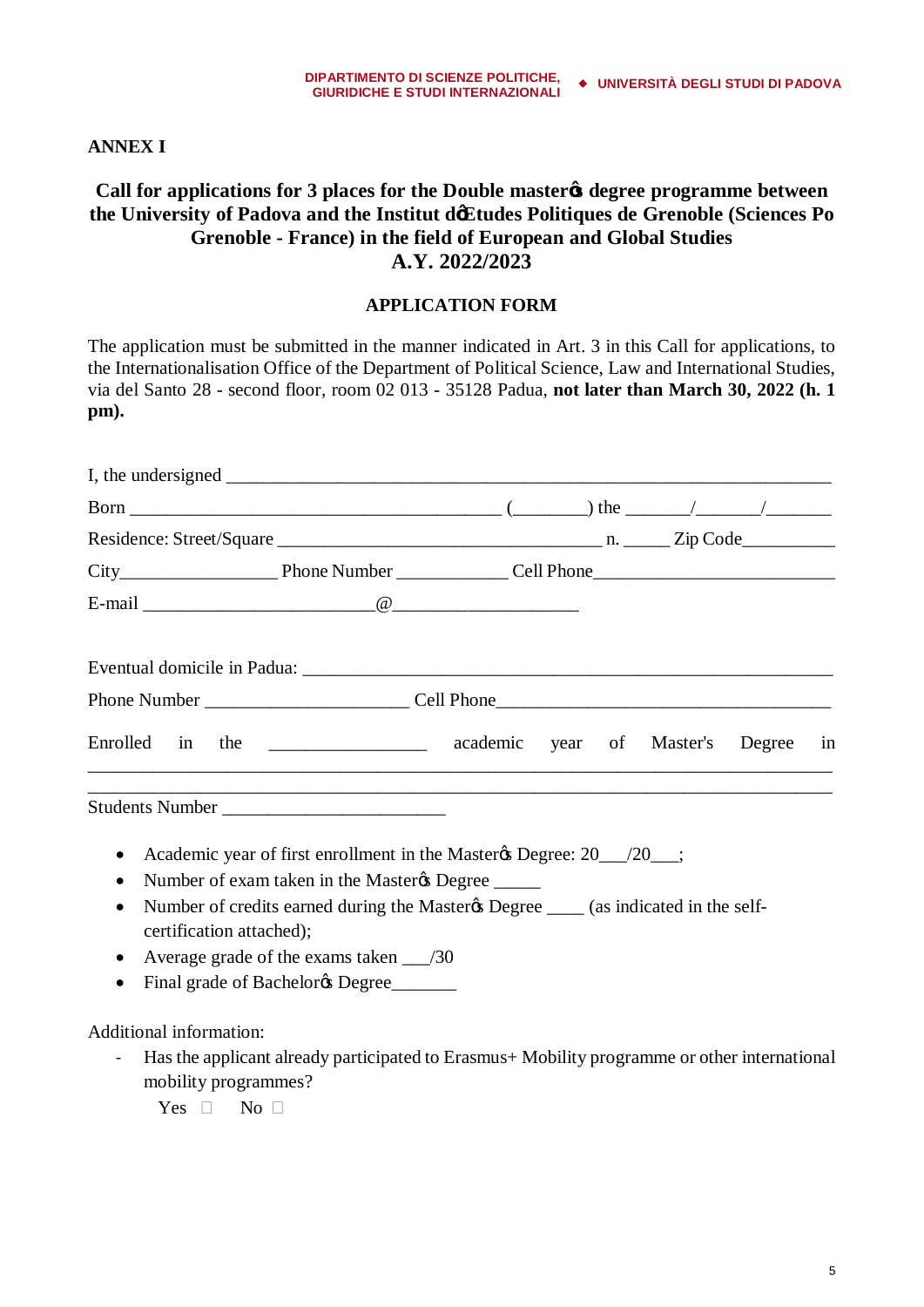#### **DIPARTIMENTO DI SCIENZE POLITICHE, GIURIDICHE E STUDI INTERNAZIONALI UNIVERSITÀ DEGLI STUDI DI PADOVA**

-If so, at which host university (name of the university and the foreign country)?

-For how many months?

## **HEREBY A S K**

To be admitted to the selection for 3 mobility places for the Double Degree programme between the University of Padova and the the Institut de Etudes Politiques de Grenoble (Sciences Po Grenoble -France) in the field of European and Global Studies for the A.Y. 2022/2023, reserved to students enrolled in the first year of the Master Degree programme in  $\delta$ European and Global Studies $\ddot{\text{o}}$ , at the University of Padua.

\_\_\_\_\_\_\_\_\_\_\_\_\_\_\_\_\_\_\_\_\_\_\_\_\_\_\_\_\_\_\_\_\_\_\_\_\_\_\_\_\_\_\_\_\_\_\_\_\_\_\_\_\_\_\_\_\_\_\_\_\_\_\_\_\_\_\_\_\_\_\_\_\_\_\_\_\_\_\_\_

I undertake to benefit the exchange place for the entire period in accordance with the conditions laid down in this call for application

In addition to the above information, I enclose the documentation required by the call hereto, as follows:

Self-certification of the Bachelor & degree with the list of passed exams with marks and ECTS credits;

Self-certification of the enrollment at the Master the degree with the list of exams passed and

the acquired credits (CFU/ECTS) for the a.y. 2021-2022;

Motivation letter (exclusively in English);

 Curriculum vitae in English (http://europass.cedefop.europa.eu/en/documents/curriculumvitae);

Copy of an identity document;

English language certificate

Lastly, I consent to the use of my personal data, in observance of Legislative Decree 196/2003 and subsequent amendments and integrations, for the fulfilment of obligations connected to this procedure.

Place and date:

The Declarant (legible signature):